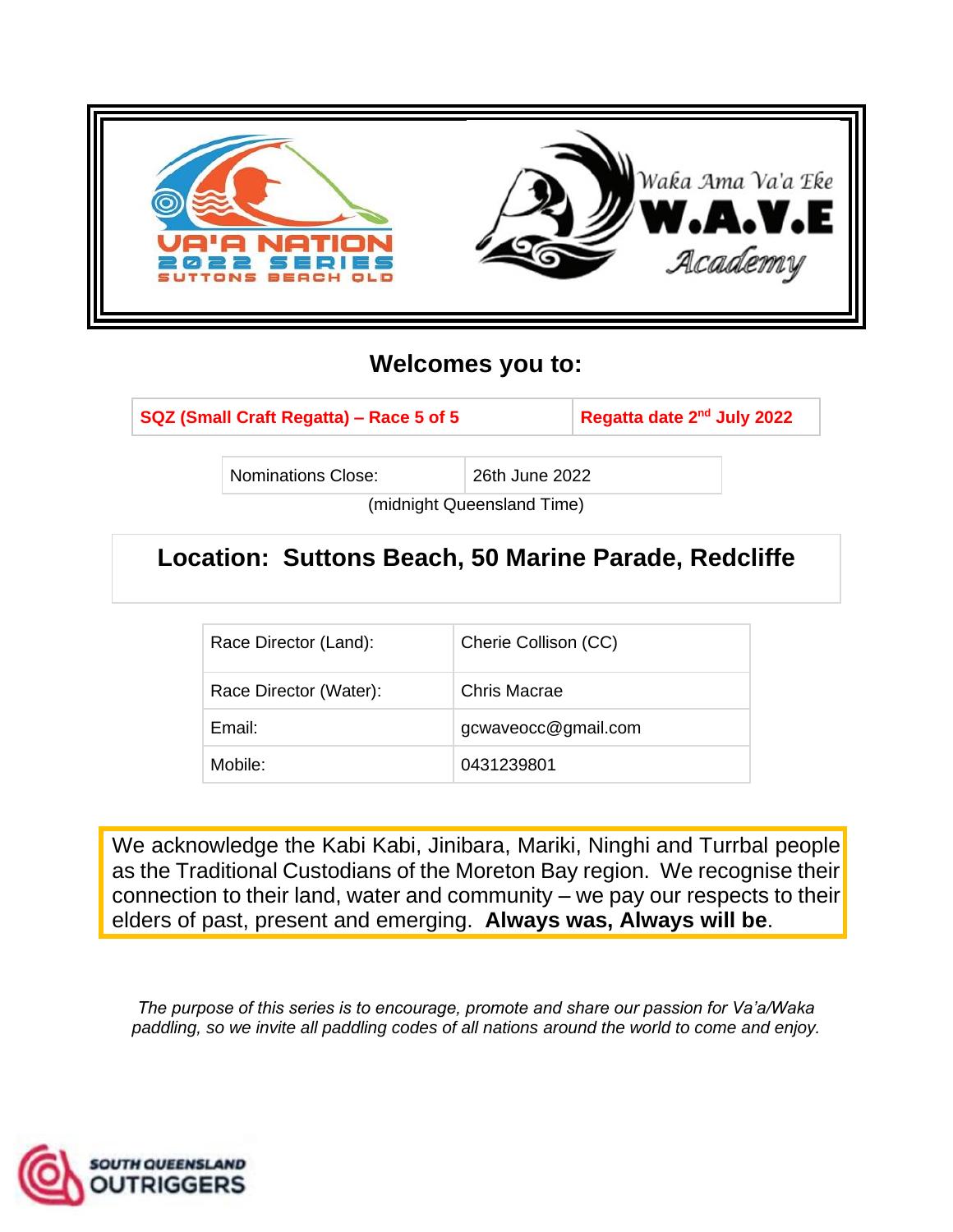#### **WELCOME**

In collaboration with SQ Zone, our club with support from our Va'a manufacturers/distributors proudly present the Va'a Nation Series as part of the SQ Small Craft Regatta. **As Va'a are an integral component of all annual World Championship formats (Sprint and Long Distance) we are highlighting Va'a** to hopefully build awareness, capacity and confidence in this specialised canoe. In saying that, **the 3 part series is for ALL small craft – V1, V3, OC1, OC2, OC3, Ski & SUP**

In the Va'a series, there are series t-shirts, series points and spot prizes. More information can be found on page 6 & 7

### **COVID 19 Requirements**

Condition of entry are subject to Queensland Government and other regulatory legislation, health orders and mandates that require compliance by law

- Stay home if you are unwell or isolating
- Maintain Social Distancing
- Maintain Hand Hygiene

#### **1. Regatta Site**



# Due to council restrictions – **NO TRAILERS** are permitted to enter **Suttons Beach**

*\*\*Please park trailers at Scotts Beach (see page 5)\*\**





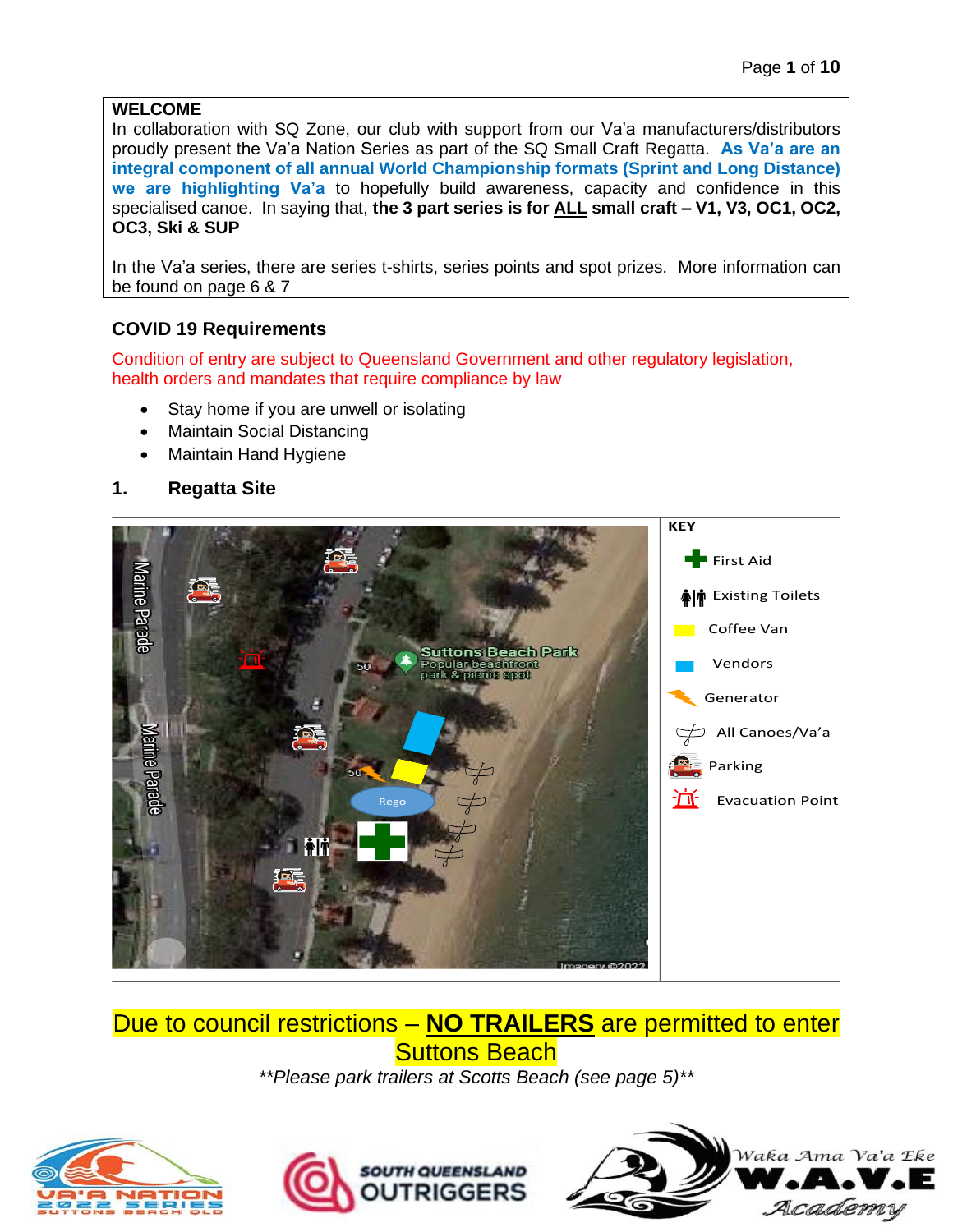## **2. RACE PROGRAM**

| <b>Registrations Opens: 6.30am</b>                         |                                                                   |                                                                   |     |                  |
|------------------------------------------------------------|-------------------------------------------------------------------|-------------------------------------------------------------------|-----|------------------|
|                                                            | 11.16am<br><b>High Tide:</b><br>Low Tide:                         |                                                                   |     |                  |
| 7.45am                                                     |                                                                   | Karakia (Blessing) & Race Briefing                                |     |                  |
| Race 1                                                     |                                                                   | <b>Short Course Teams</b>                                         |     |                  |
| 8.00am                                                     |                                                                   | All Seniors OC2, OC3, V3, SS2                                     |     | 10 <sub>km</sub> |
| Race 2                                                     |                                                                   | <b>Short Course - Juniors, Para, Novice</b>                       |     |                  |
| 8.10am                                                     |                                                                   | 12U V1/OC1/SKI/SUP                                                |     | 3km              |
|                                                            |                                                                   | 14U, 16U, Novice and Para V1/OC1/SKI/SUP                          |     | 6 <sub>km</sub>  |
|                                                            |                                                                   | <b>PRIZE GIVING AND SPOT PRIZES 15 Mins following race finish</b> |     |                  |
| Race 3                                                     | <b>Short Course Seniors</b>                                       |                                                                   |     |                  |
| 10.00 am                                                   | All Seniors - V1, OC1, Ski & Sup                                  |                                                                   |     | 10km             |
| Race 4                                                     | <b>Short Course Teams (Juniors, Novice, Para)</b>                 |                                                                   |     |                  |
| 10.10 pm                                                   | 12U V3/OC2/OC3/SS2                                                |                                                                   | 3km |                  |
|                                                            | Novice, Para & 14U, 16U V3/OC2/OC3/SS2                            |                                                                   |     | 6km              |
| PRIZE GIVING AND SPOT PRIZES 15 Mins following race finish |                                                                   |                                                                   |     |                  |
| Race 5                                                     |                                                                   | <b>Long Course Seniors</b>                                        |     |                  |
| 12.00 pm                                                   |                                                                   | All Seniors - V1, OC1, OC2, OC3, V3, SS2, Ski & Sup               |     | 15km             |
|                                                            | <b>PRIZE GIVING AND SPOT PRIZES 15 Mins following race finish</b> |                                                                   |     |                  |

*\*\*16U/19U racing in 15km register as a Senior paddler* 





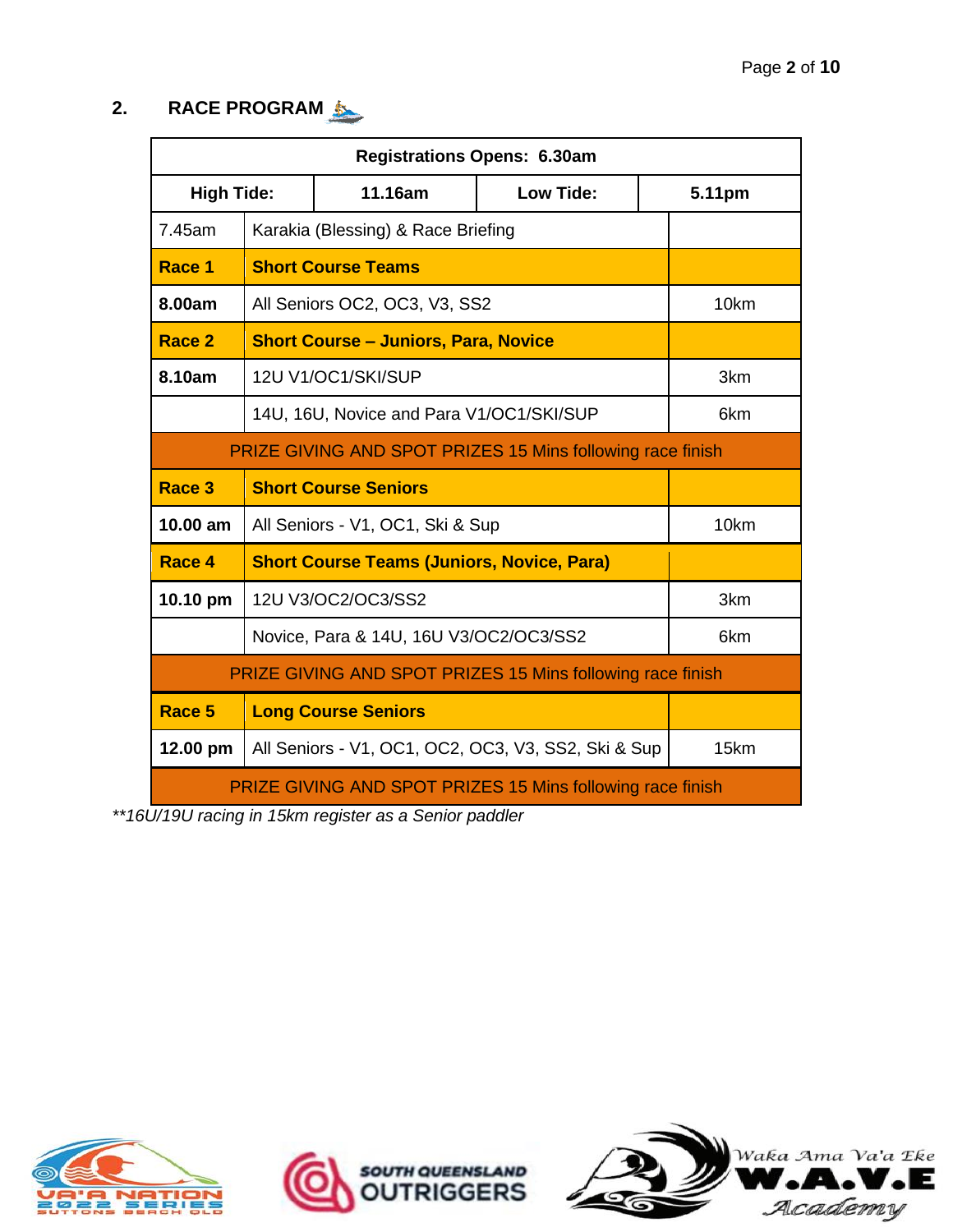### **3. REGATTA LONG, SHORT COURSES MAP**







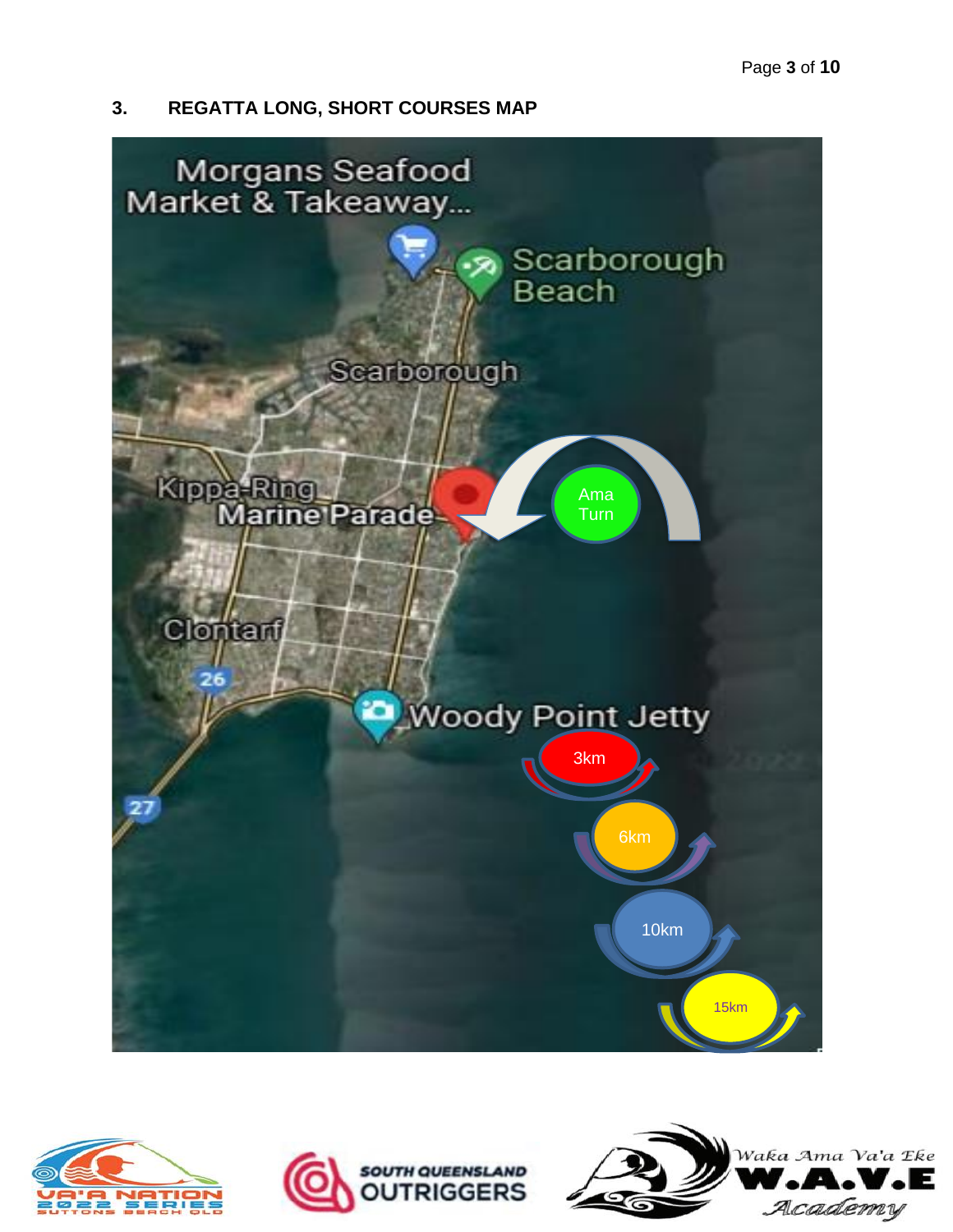## **4. REGATTA ALTERNATIVE COURSES MAP (Adverse Weather)**



 $\triangle$  Start line to 1.5 km buoy – 3km/1 Lap. 6km/2laps

 $\triangle$  Start line to 1.5km buoy, around  $\triangle$  back to Suttons beach = 5km  $2$  laps = 10km,  $3$  laps = 15km

## **Important Information**

V1/OC1/OC2/SUP/SKI can be brought to site on cars No trailers allowed at Suttons Beach

### **Car Parking**

There is ample onsite car parking, please do **not** park on the grass. As Suttons Beach is a popular family destination we suggest getting there early. There is additional parking on Marine Parade.





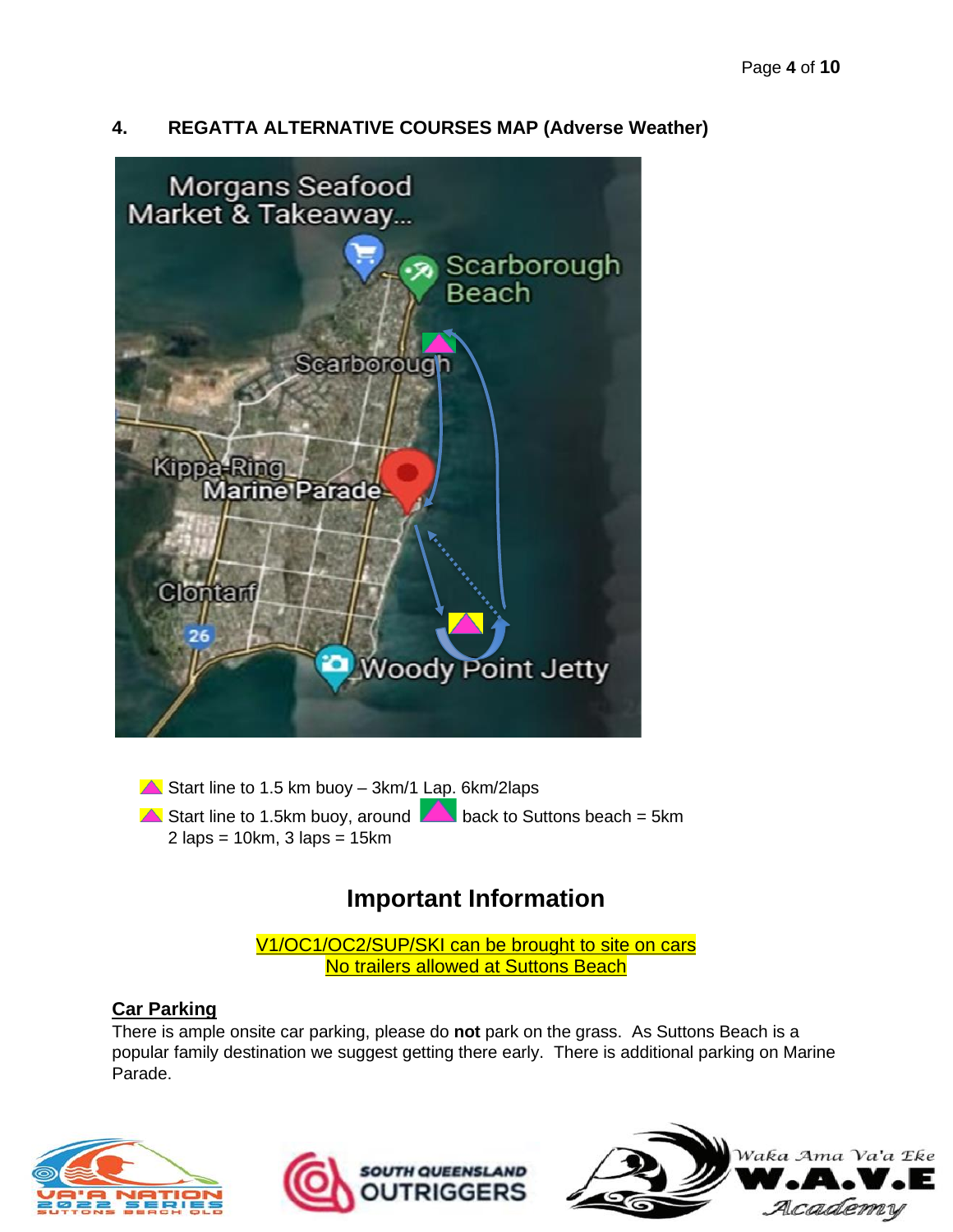## **Trailer Parking**

Trailers can be parked at the public boat ramp located between Margate and Scotts Beaches (57 Margate Parade, Redcliffe) as per photo. Please unload your trailer and paddle craft to the start line. Inset for further clarification







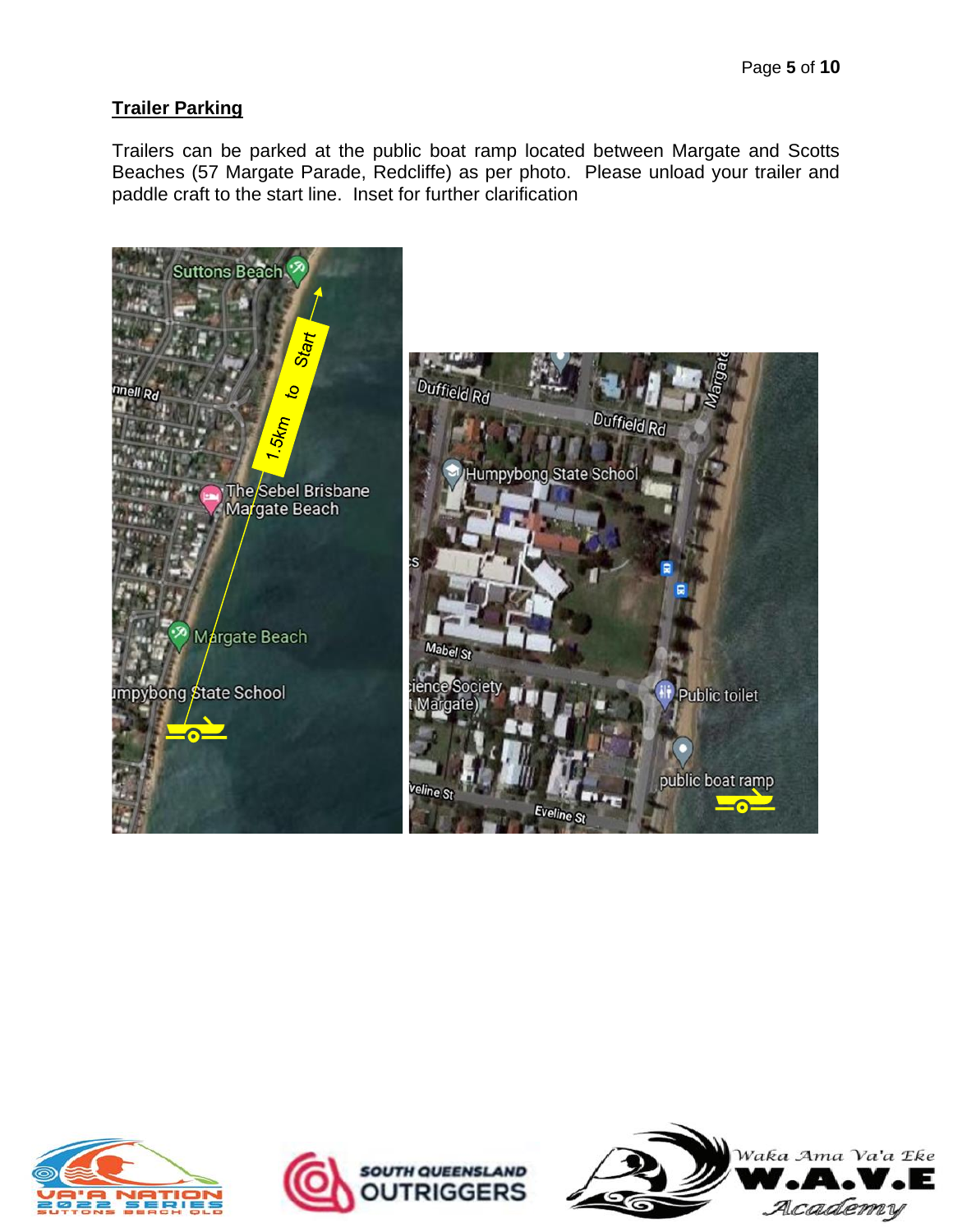**Series Race Tshirts (\$25 each)** Can be purchased on site Sizes available: Womens – size 6, size 8 Mens – Small, Medium, Large, Extra Large

Use the sizing guides to determine correct size before registering



|  |  | TS29 Men's CoolDry® Stretch Tee Shirt |
|--|--|---------------------------------------|

| <b>MODERN FIT</b>  | ХS |      | М  |    | XL |
|--------------------|----|------|----|----|----|
| <b>Half Chest</b>  | 49 | 51.5 | 54 | 57 | 60 |
| <b>Body Length</b> | 68 | 70   | 72 | 74 | 76 |

Weight & size measurements are for guidance only





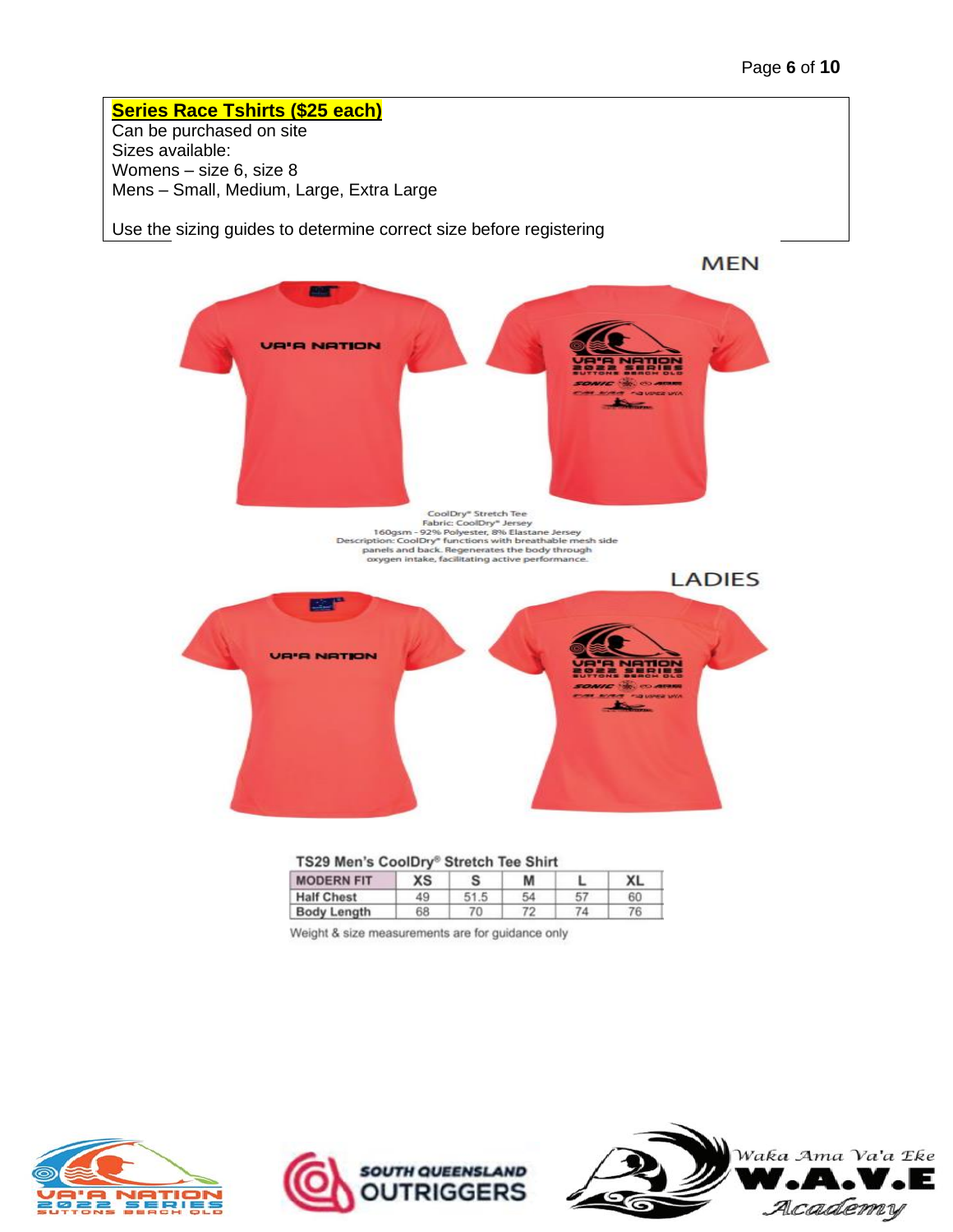**Eligibility for Series Medals:**

• Compete and complete at least 2 races of the series - 07th May, 04th June & 2nd July 2022

Where there are not sufficient entries or starters to contest a senior category, competitors can be moved down age categories, until the 3 starters rule is met (in each race)

Points will be accumulative through the series as per AO rules 7.2.5:

| 1 <sup>st</sup> place: 14 points | $7th$ place: 5 points                                                         |
|----------------------------------|-------------------------------------------------------------------------------|
| $2nd$ place: 12 points           | 8 <sup>th</sup> place: 4 points                                               |
| 3rd place: 10 points             | $9th$ place: 3 points                                                         |
| $4th$ place: 8 points            | $10th$ place: 2 points                                                        |
| $5th$ place: 7 point             | 11 <sup>th</sup> onwards: 1 point                                             |
| 6th place: 6 points              | $DNS/DNF - no points$                                                         |
|                                  | Please compete with sportsperson like behaviour – ego friendly and supportive |

#### **NOMINATION INFORMATION**

#### **5 PARTICIPATION RULES**

#### **REGISTRATION**

All nominations must be registered online at<https://aocra.com.au/race-registration.php> before the cut-off date. It is not possible to register on the day.

If you are having trouble with the online registration through AO please email [support@aocra.com](mailto:support@aocra.com)

#### **5.1 RACE FEES**

Entry Race Fees

\$20 Per Paddler Per Race - Senior Paddlers

\$10 Per Paddler Per Race – Junior Paddlers (unless paddling as a senior)

Registrations after midnight (AEST Qld) of the advertised cut off will incur a \$100 late fee (\$50 for juniors) in addition to the advertised race fee.

\*\* Please see 9. for Refund/Cancellation Policy

#### **6. COMPOSITE CREWS**

Entries from **various AOCRA clubs** for OC2 and V3 entries are permitted in these small craft regatta

#### **7. SAFETY**

Mandatory safety regulations apply. Please note the following safety requirements.

| V1              | $1 \times PFD$<br>1 x Bailer<br>1x spare paddle<br>Covers optional |
|-----------------|--------------------------------------------------------------------|
| OC <sub>1</sub> | $1 \times$ PFD<br>1x spare paddle<br>1 x Leg Leash                 |





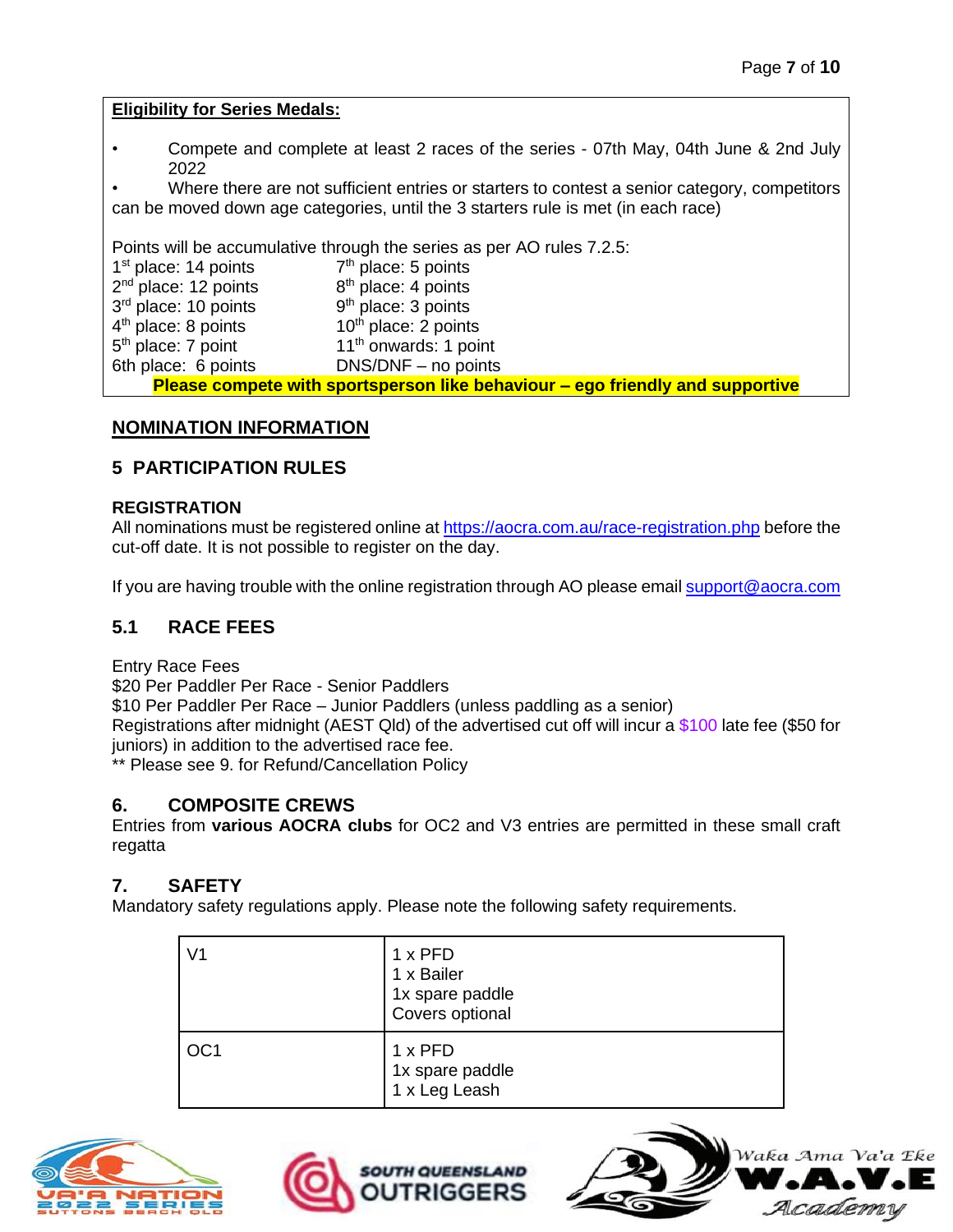| OC <sub>2</sub> | $2 \times$ PFD<br>1x spare paddle<br>1 x Leg Leash                                   |
|-----------------|--------------------------------------------------------------------------------------|
| V3/OC3          | $3 \times$ PFD<br>2 x Bailers<br>1 x Tow Rope<br>1 x spare paddle<br>Covers optional |
| <b>SKI</b>      | $1 \times$ PFD<br>1 x Leg Leash                                                      |
| <b>SUP</b>      | 1 x Leg Leash<br>PFD recommended                                                     |

#### **8. Right of Way Rule**

Figure 1 Diagram depicting examples of "right of way" rules with the circle depicting two canoe lengths. (please note in the second example canoe c does not get right of way until they are within 2 canoe lengths of the turn).

1

A has right of way over **B** and **C**. Boat **B** has right of way over boat **C** 



 $\overline{2}$ 

Boat A has right of way over B and C. Boat **B** must not impede **A** nor can Boat **C** Boat C has right of way over Boat B Boat **B** must not impede **C** 



3

Boat C has right of way over both A and B Boat A has right of way over B Boat  $A$  must not impede  $C$ Boat **B** must not impede either  $A$  or  $C$ 



Diagrams if retained will require permission of the IVF)





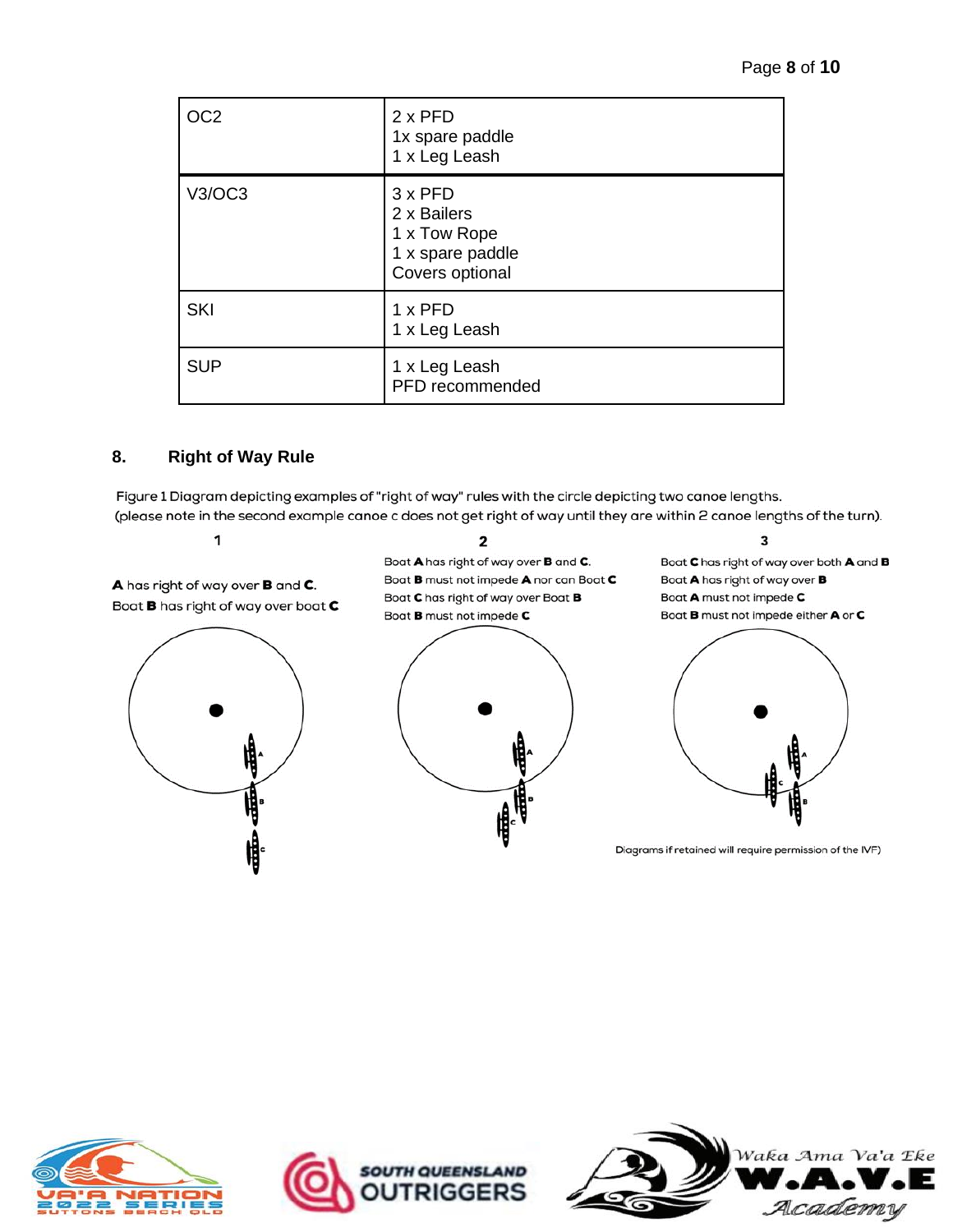

#### **9. AOCRA Refund Policy effective 30 November 2021**

#### **The Nomination Fee**

All nomination fees must be published in regatta event programs disclosing the detailed split of the fee as per examples below:

| <b>Total Nomination Senior Fee:</b> | \$20:00 |
|-------------------------------------|---------|
| Host Club:                          | \$13:00 |
| Zone:                               | \$5:00  |
| AOCRA:                              | \$2:00  |

| <b>Nomination Fee OC6 per</b> | <b>Seniors</b> | <b>Juniors</b> | <b>Seniors</b> | <b>Juniors</b> |
|-------------------------------|----------------|----------------|----------------|----------------|
| race                          | <b>Short</b>   | <b>Short</b>   | Long           | Long           |
|                               | <b>Course</b>  | <b>Course</b>  | <b>Course</b>  | <b>Course</b>  |
| <b>Total Fee</b>              | \$20:00        | \$10:00        | \$20:00        | \$10:00        |
| Host Club                     | \$13:00        | \$5:00         | \$13:00        | \$5:00         |
| Zone                          | \$5:00         | \$3:00         | \$5:00         | \$3:00         |
| <b>AOCRA</b>                  | \$2:00         | \$2:00         | \$2:00         | \$2:00         |

#### **AOCRA Refund Policy in the event of Postponement and or Cancellation**

Refund policy may vary depending on the type of event and the Host or Organiser. The Host of each event must include a Refund Policy in the approved Regatta / Event Program outlining the terms for eligibility to request a refund. The Refund Policy must be the same wording as outlined in the AOCRA Rules, otherwise, the Host must seek approval from AOCRA Events for any changes prior to publishing a Refund Policy in the approved Regatta / Event program. The Refund Policy applies to nomination fees paid to enter a sanctioned AOCRA event only.

#### **Nominee Cancellation Prior to the Event Date**